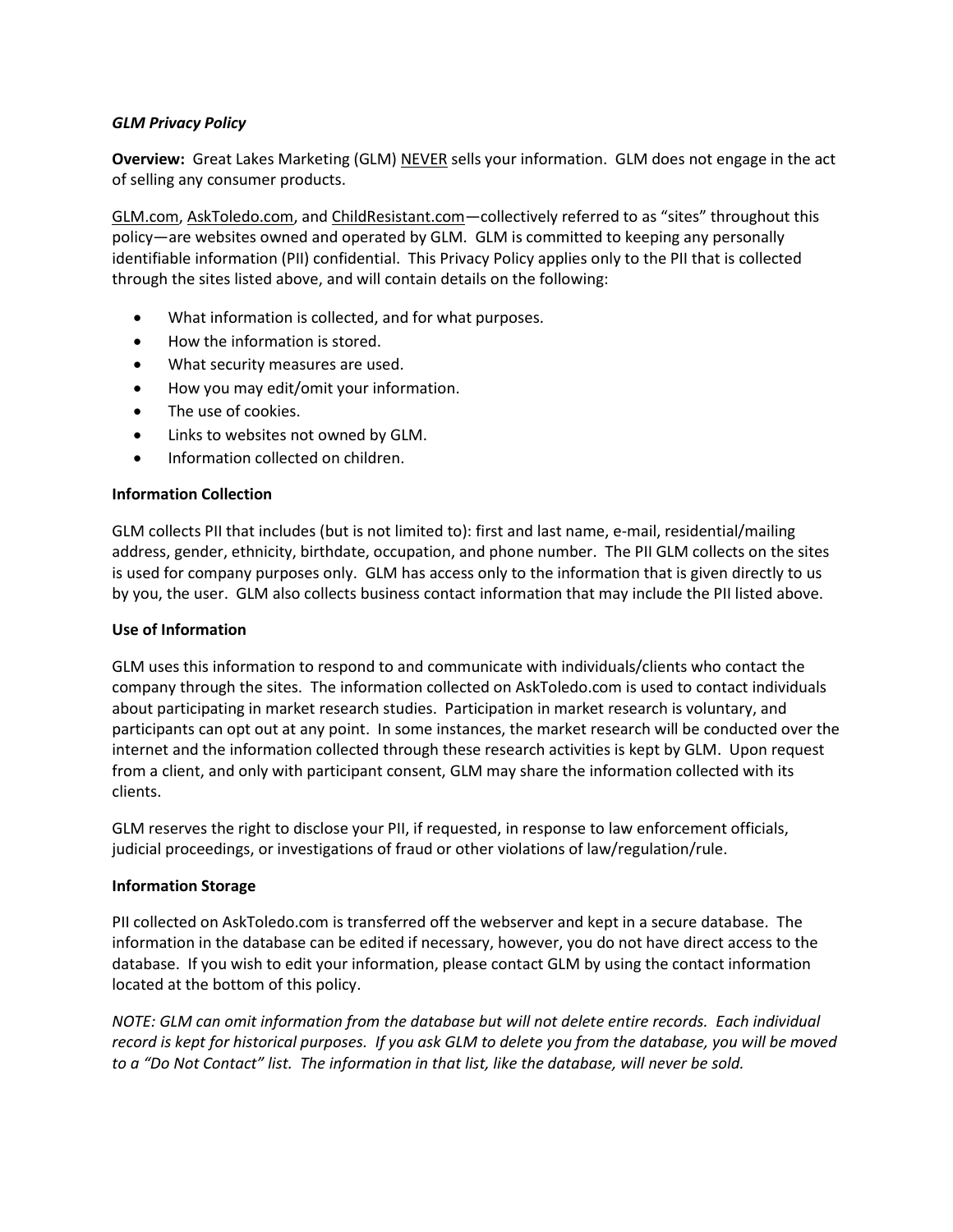The PII collected on GLM.com is used for communication purposes only and may be kept in a separate database for these purposes.

Please use the contact information located at the bottom of this policy if you wish to stop being contacted by GLM.

### **Security**

All data are collected and stored internally on GLM's secured servers. The servers are located in a facility that is locked and monitored. However, GLM cannot guarantee that each transmission of data is 100% secure. By using the sites, you assume the risk that comes with having your information transmitted.

## **Cookies**

GLM does not track its visitors. Cookies are used, but these cookies are not used to store information on visitors. The cookies are used for site flow, ensuring that the sites work well while in use. The cookies only last for as long as the session does.

## **Links**

GLM's sites contain links to other websites. GLM asks that you read the privacy policies of those other websites before using them. This privacy policy does not cover any website other than GLM's, of which were listed above. This also pertains to any instance in which you are redirected to another website.

## **Child Data**

GLM does not request information from minors (under 17). All requests for information on children must be completed by a parent/guardian of the child. The information requested is not required, and the parent/guardian has the right to rescind any information they have given previously. The data collected are used for reasons described in "Use of Information" above.

### **Message Boards**

Great Lakes Marketing operates, but does not own, its message boards, including AskToledoTalks.com. These message boards are hosted by a third-party vendor—Website Toolbox. Involvement in any message board is optional, and not a mandatory condition for AskToledo panel members. Great Lakes Marketing is not responsible for any personal information or content an individual chooses to upload to this third-party web host. For more information on Website Toolbox's privacy policy please visit: [https://www.websitetoolbox.com/privacy.](https://www.websitetoolbox.com/privacy)

# **USE OF ANY OF GLM'S SITES IS CONSIDERED AN AGREEMENT TO THIS POLICY.**

GLM reserves the right to change its Privacy Policy at any time. GLM will not alert you when changes are made. It is suggested that you frequently check this page to keep up with any updates. The "last modified" date below should help you keep current. Your continued use of GLM's sites after changes are made will serve as your consent to the changes.

If you feel that GLM's privacy policy is not being met in any way, please feel free to contact [Opinion@GLM.com](mailto:Opinion@GLM.com) or by mail at